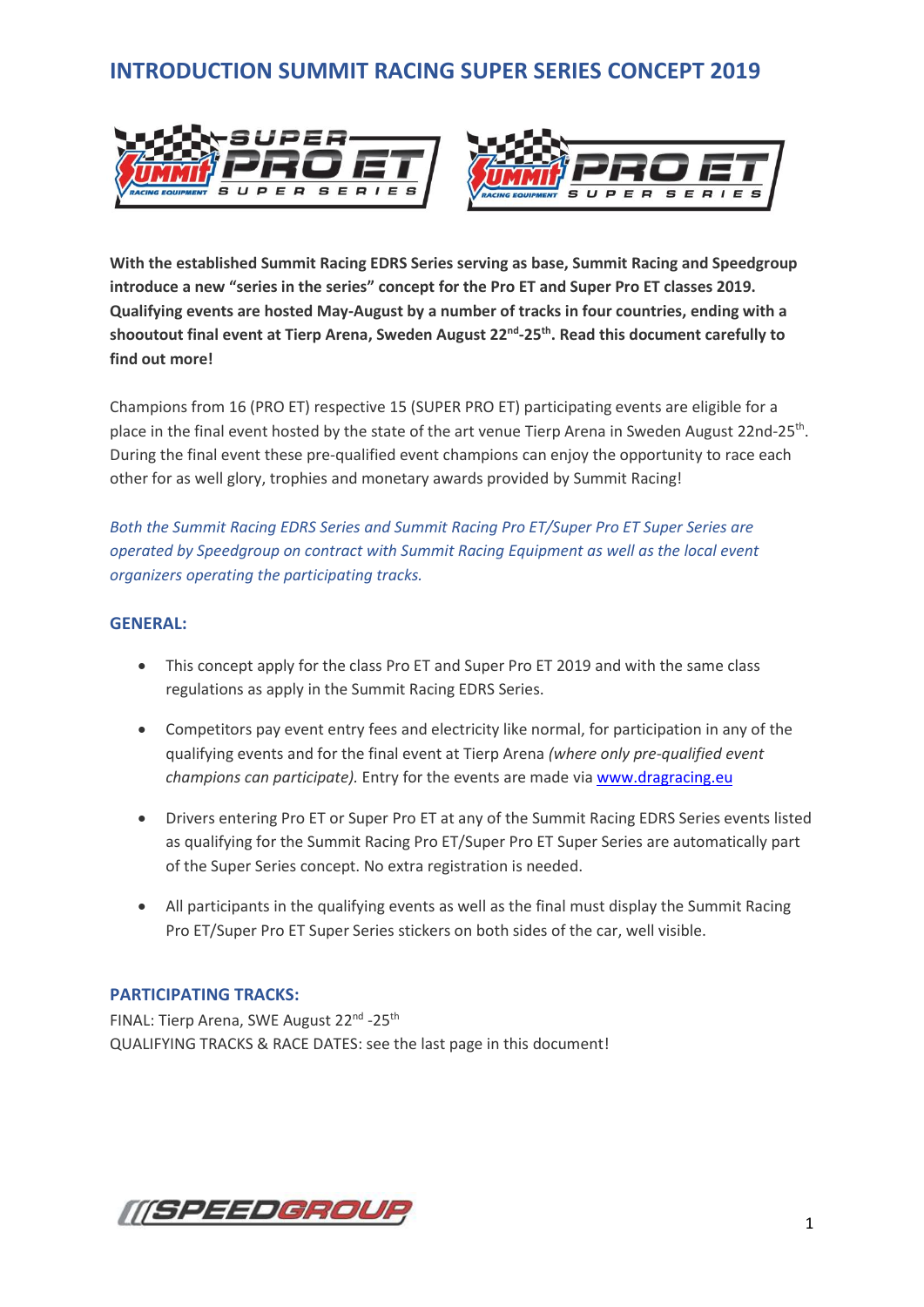## **INTRODUCTION SUMMIT RACING SUPER SERIES CONCEPT 2019**

### **FINALS EVENT AT TIERP ARENA IN AUGUST:**

### **The shoot-out final event is hosted by Tierp Arena, Sweden on August 22nd-25th.**

Only the champions established during the qualifying events may take part in the Summit Racing Pro ET/Super Pro ET Super Series finals!

The right to participate in the final event is personal and cannot be transferred to another driver. If a pre-qualified driver for any reason choose not to enter the final event, he/she will not be replaced.

An all-in sportsman ladder to be run over the quarter-mile distance.

Qualification runs will decide the ranking for the eliminations. If for any extraordinary reason, like weather interference, the organizer is forced to limit the number of drivers before the eliminations it will be based on qualification rankings. If for any reason no qualification runs can be made, elimination rankings can be decided by a draw performed by a Summit Racing/Speedgroup assigned person and with all drivers and a representative from the race directory present.

The race schedule is decided by the event organiser and normally published provisionally before the event begins. The schedule may be changed by the race director without notice, both in regards to time and number of scheduled runs. The drivers will be informed of any changes continuously during the event, normally by the class host.

Please note, no points will be awarded from the finals event towards the Summit Racing EDRS Series, since it is an event which is only open for pre-qualified drivers.

### **PRIZE FUNDS FINAL EVENT TIERP ARENA/SUPER SERIES CLASS:**

Winner: \$4000 Runner-Up: \$2000 Semifinal loosers: \$1000/each Quartfinal loosers: \$500/each

Summit Racing in addition award remaining participants with a prize check worth \$250. It is handed out on location during elimination day and can be used in Summit Racing´s webshop immediately.

Monetary funds for positions 1 through 8 are paid via bank transfer within 7 days after the final event and after the driver have submitted a filled in claims form provided by Speedgroup. The exchange course USD towards the currency in the award winner´s country is established in advance.

### **QUALIFYING EVENTS SUMMIT RACING PRO ET/SUPER PRO ET SUPER SERIES:**

The qualifying events are used for establishing event champions who will be eligible for participation in the final event at Tierp Arena. If a driver has already established him/herself as track champion on another track included in the concept before there will be no extra benefits.

The qualifying events are also included in Summit Racing EDRS Series for Pro ET and Super Pro ET. Points are awareded to all participating drivers from these events in the points table of Summit Racing EDRS Series Pro ET division North/Central or EDRS Super Pro ET.